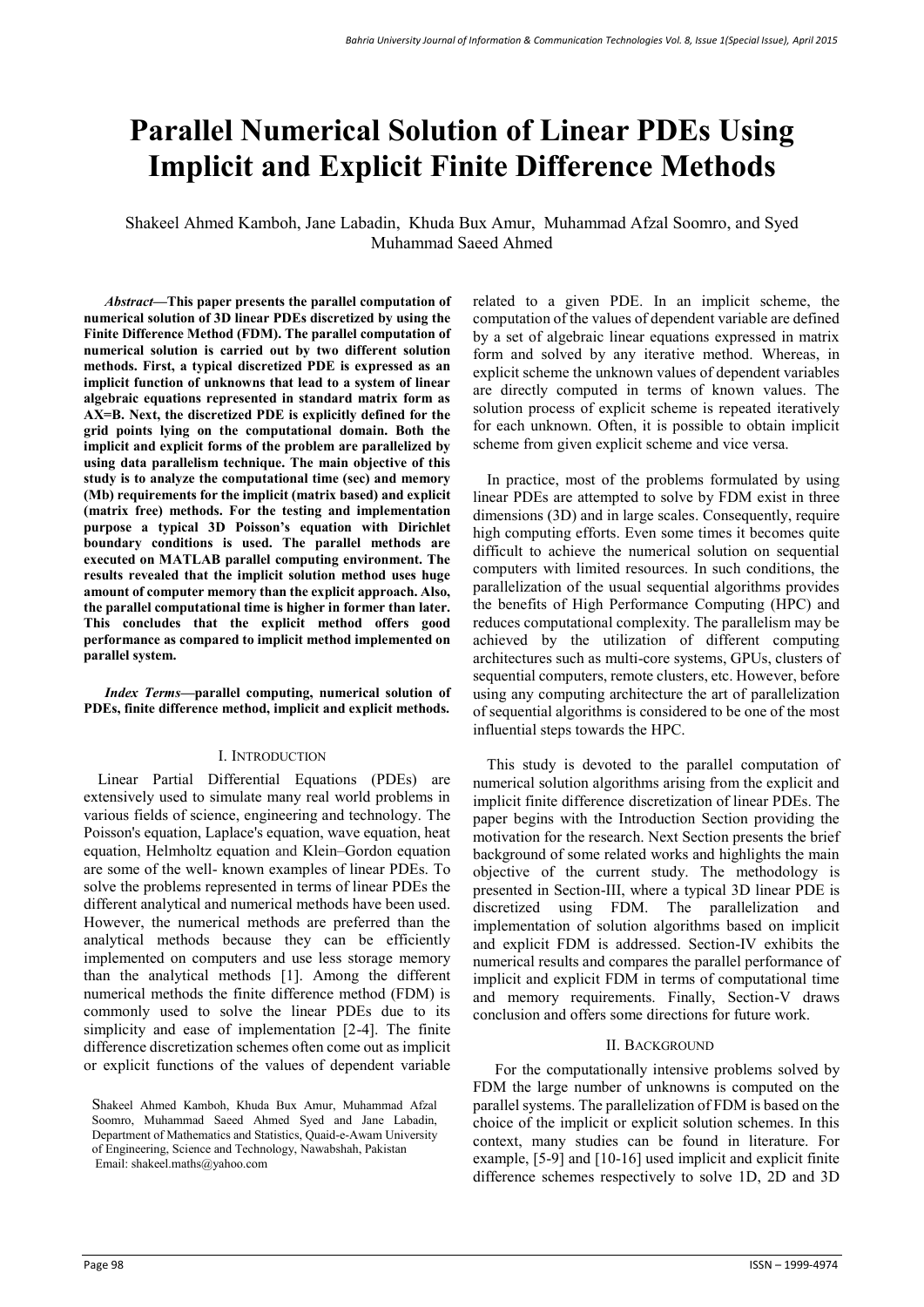linear PDEs in parallel. They used different parallel computing architectures and parallel programming languages to solve the large scale problems in fluid flow, electromagnetism, weather and climate modeling, etc. Most of the parallel implicit and explicit schemes have been implemented independently but their comparison is rarely found in literature. Also, their implementation is often done on expensive parallel architectures using FORTRAN, C, C++ and CUDA. However, the MATALB provides more flexibility to implement the parallel applications on parallel/distributed computing environment. Therefore, this study is aimed at the parallelization and implemetation of implicit and explicit finite difference methods on easily available architectures using MATLAB. The main objective is to investigate the storage memory (Mb) requirements and the computing time (sec) on parallel system for such numerical solution schemes.

## III. METHODOLOGY

 The main objective of this study is to investigate the memory (Mb) requirements and the computing time (sec) on parallel systems for implicit and explicit solution schemes of linear PDEs. Consequently, for the testing and implementation purpose a typical linear PDE with Dirchilet boundary conditions called Poisson's equation is chosen. This equation is widely used to simulate various physical phenomena. Yet, the methodology steps to be presented may also be used for other kinds of linear PDEs with minor changes. The general 3D Poisson's equation in Cartesian coordinates is given as follows:

$$
\frac{\partial^2 u(x, y, z)}{\partial x^2} + \frac{\partial^2 u(x, y, z)}{\partial y^2} + \frac{\partial^2 u(x, y, z)}{\partial z^2} = f(x, y, z) ,
$$

where  $u$  is the dependent variable representing any physical phenomenon, (*x, y, z*) are the space coordinates and *f* is the given forcing function. It is considered that the Eq. (1) is applied to simulate *u* numerically with given initial and boundary conditions imposed on the computational domain *D* as shown in Fig.1.

To obtain the numerical solution by FDM Eq. (1) is discretized by using 7-point central finite difference scheme and is expressed as given below,

$$
\frac{u_{i+l,j,k}-2u_{i,j,k}+u_{i-l,j,k}}{(2) h_1^2}+\frac{u_{i,j+l,k}-2u_{i,j,k}+u_{i,j-l,k}}{h_2^2}+\frac{u_{i,j,k+l}-2u_{i,j,k}+u_{i,j,k-l}}{h_3^2}=f_{i,j,k},
$$

where  $i=1, 2, ..., m+1, j=1, 2, ..., n+1$  and  $k=1, 2, ..., s+1$ are the indices of the grid points and  $h_1 = (x_m - x_o)/m$ ,  $h_2 = (y_m - y_o)/n$  and  $h_3 = (z_m - z_o)/s$  are the increments along *x, y,* and *z* directions respectively. While  $m = G_{rf}$  *c<sub>x</sub>*,  $n = G_{rf}$  *c<sub>y</sub>*, and  $s = G_{rf}$  *c<sub>z</sub>* are the total number of finite difference cells with initial number of cells  $c_x$ ,  $c_y$ , and  $c_z$  along *x*, *y* and *z* axis respectively, refined by a grid refinement factor  $G_{rf}$ . A schematic of discretized computational domain with  $c_x = c_y = c_z = 10$  and the

 $G_{rf}$  = 2 is illustrated by Fig. 2. Note that for the current problem the computational domain *D* is composed of  $G_p = (m+1)(n+1)(s+1)$  grid points. Where  $N = (m-1)(n-1)(s-1)$  are the unknown interior points and  $K = G_p - N$  are the known boundary points at outer edges of the domain.



Fig. 1. Computational domain *D* with boundary conditions.



Fig. 2. Schematic of discretized computational domain (3D mesh) with  $c_x = c_y = c_z = 10$  and  $G_{rf} = 2$ .

 To come up with an implicit or an explicit scheme Eq. (2) is further simplified and arranged as;

$$
c_1u_{i,j,k}-c_2u_{i-1,j,k}-c_2u_{i+1,j,k}-c_3u_{i,j-1,k}-c_3u_{i,j+1,k}-c_4u_{i,j,k-1}-c_4u_{i,j,k+1}=c_5f_{i,j,k},
$$
  
(3)

or Eq. (3) is divided by  $c_1$  to normalize the constants, thus we have;

 $a_0u_{i,j,k} - a_1u_{i-1,j,k} - a_1u_{i+1,j,k} - a_2u_{i,j-1,k} - a_2u_{i,j+1,k} - a_3u_{i,j,k-1} - a_3u_{i,j,k+1} = a_4f_{i,j,k}$ (4)

where,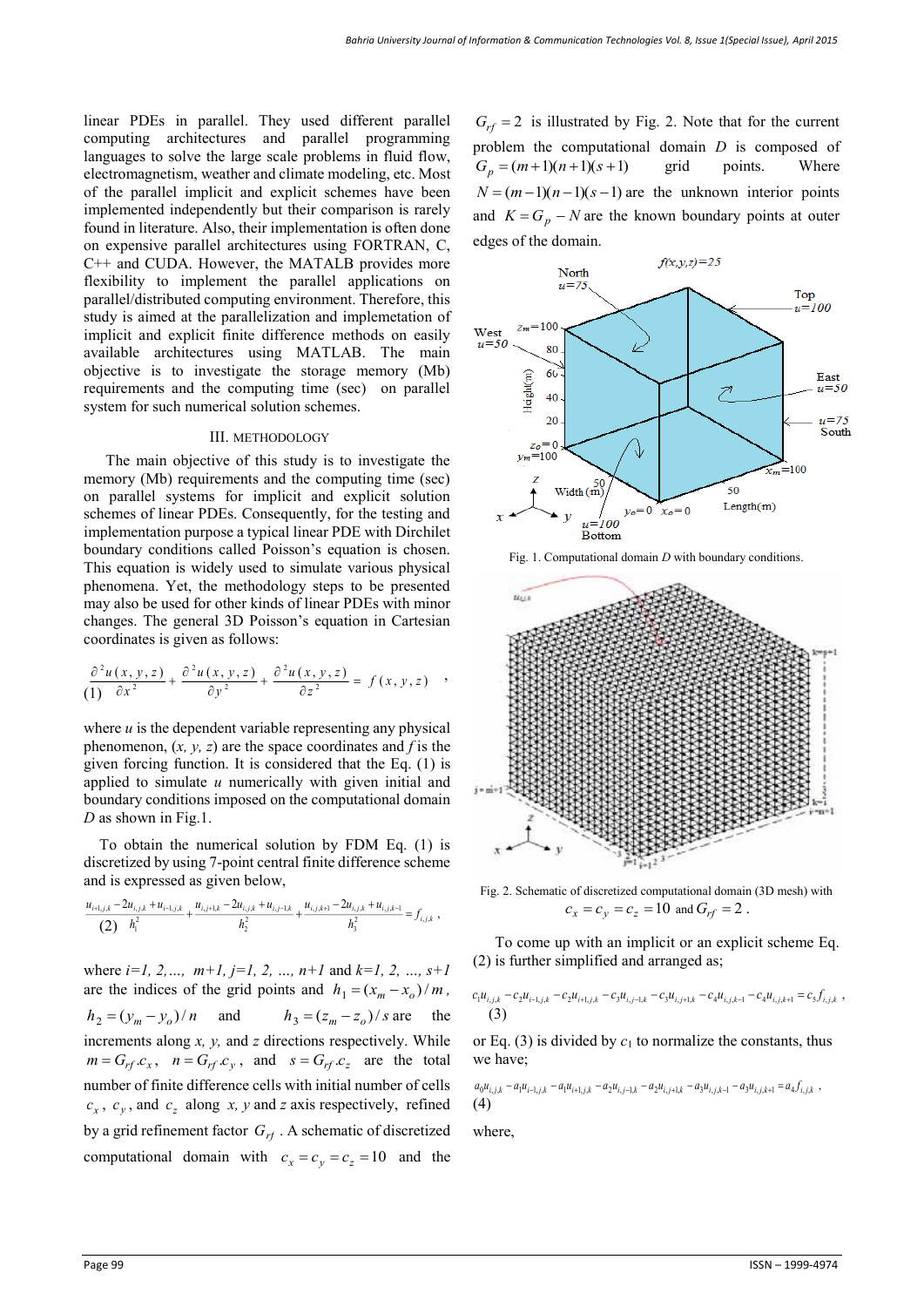$$
c_1 = 2((h_1h_2)^2 + (h_1h_3)^2 + (h_2h_3)^2), c_2 = (h_2h_3)^2,
$$
  
\n
$$
c_3 = (h_1h_3)^2, c_4 = (h_1h_2)^2, c_5 = (h_1h_2h_3)^2,
$$
  
\n
$$
a_0 = c_1/c_1 = 1, a_1 = c_2/c_1, a_2 = c_3/c_1,
$$
  
\n
$$
a_3 = c_4/c_1, a_4 = c_5/c_1.
$$

Eq. (4) is the implicit finite difference scheme and is considered as a system of linear equations in *N* unknown values of *u*. This system can be transformed into standard matrix form as *AX=B*. Since the problem in hand is three dimensional and contains *N* unknowns for specific *Grf*. To transform 3D data points into a 2D matrix of order  $N \times N$ the unknown interior points are arranged into a natural linear order and then reshaped into a coefficient matrix *A*, a column vector *X* and the right hand side column vector *B* as given in the following matrix equation;



In Eq.  $(5)$  the coefficient matrix *A* is diagonally dominant thus the system can be solved iteratively. However, the implicit scheme requires much matrix manipulation. Therefore, it is worth to compute all unknowns directly without using matrix form. It can be done by defining  $u_{i,j,k}$  explicitly; thus by rearranging Eq. (4) the explicit finite difference scheme is obtained as;

$$
\begin{array}{l} u_{i,j,k}=\frac{a_1(u_{i+1,j,k}+u_{i-1,j,k})+a_2(u_{i,j+1,k}+u_{i,j-1,k})+a_3(u_{i,j,k+1}+u_{i,j,k-1})+a_4f_{i,j,k}}{(6)}\,, \\\hspace{0.5cm} q_0 \end{array}
$$

Eq. (6) can be solved iteratively; thus for each of the iterations  $\gamma$  the iterative explicit solution scheme is expressed as;

$$
u_{i,j,k}^{\gamma+1} = \frac{a_1(u_{i+1,j,k}^{\gamma} + u_{i-1,j,k}^{\gamma}) + a_2(u_{i,j+1,k}^{\gamma} + u_{i,j-1,k}^{\gamma}) + a_3(u_{i,j,k+1}^{\gamma} + u_{i,j,k-1}^{\gamma}) + a_4 f_{i,j,k}}{a_0}.
$$

 In many practical problems the numerical solution of the above schemes is required at fine meshes because of the numerical accuracy or computation at very small increments. Though, refined meshes make the problem computationally intensive in terms of processing time. In order to reduce computational complexity such problems need to parallelize. The following sections demonstrate the parallelization of the above implicit and explicit schemes to be solved by perfectly parallel Jacobi iterations.

## *A. Parallelization of implicit scheme*

Refering to Eq. (5) the sequential version of Jacobi algorithm is defined by the following formula;

$$
x_i^{\gamma+1} = \frac{1}{a_{ii}} (b_i - \sum_{j \neq i}^N a_{ij} x_j^{\gamma})
$$

(8)

This algorithm is perfectly parallel and can be parallelized by using the data parallelism technique [17]. Only few important steps are required to parallelize Eq. (8) since all the solution values in any iteration depend completely on the values of preceding iteration. Thus the parallel process can be run independently on all the parallel workers (processors). The most significant step requires the availability of initial solution vector on all workers. To achieve this goal the mpi gather need to apply. For the sake of brevity the important steps are listed as below:

**Step 1:** Partition the matrices *A, X, B* and the column index *j* into *P* sub-matrices and define their local part as *aL*, *xL*, *b<sup>L</sup>* and *j<sup>L</sup>* respectively.

**Step 2:** Set the initial solution vector  $x_0 = 0$ , and the error tolerance  $\varepsilon$ .

**Step 3:** Set the iterations  $\gamma$  then compute the solution vector locally by the equivalent parallel formula as;

$$
x_{L_{i_L}}^{\gamma+1} = \frac{1}{a_{i_L j_L}} (b_{L_{i_L}} - \sum_{j \neq i_L}^{N} a_{i_L j} x_0_j^{\gamma})
$$
(9)

**Step 4:** Gather the local solutions  $x_L$  from each worker and define it by variable  $x_1$ .

**Step 5:** Check the convergence; if  $max(|x_1 - x_0|) < \varepsilon$ 

then stop the process, otherwise continue.

**Step 6:** Set  $x_0 = x_1$  and repeat the steps from 3 to 5.

## *B. Parallelization of explicit FDM*

In contrast to matrix based Jacobi algorithm in the explict Jacobi algorithm the solution at any interior point depends on its six neighboring points. Therefore, the parallelization of explicit method requires more steps. Referring to Eq. (7) the most important steps involve the domain partitioning and message paasing to exchange the neighboring points. The domain *D,* can be partitioned into subdomains along any axis. A schematic of 1-dimensional domain partitioning of the present problem is illustrated in Fig. 3. After the domain is partitioned and distributed to parallel workers the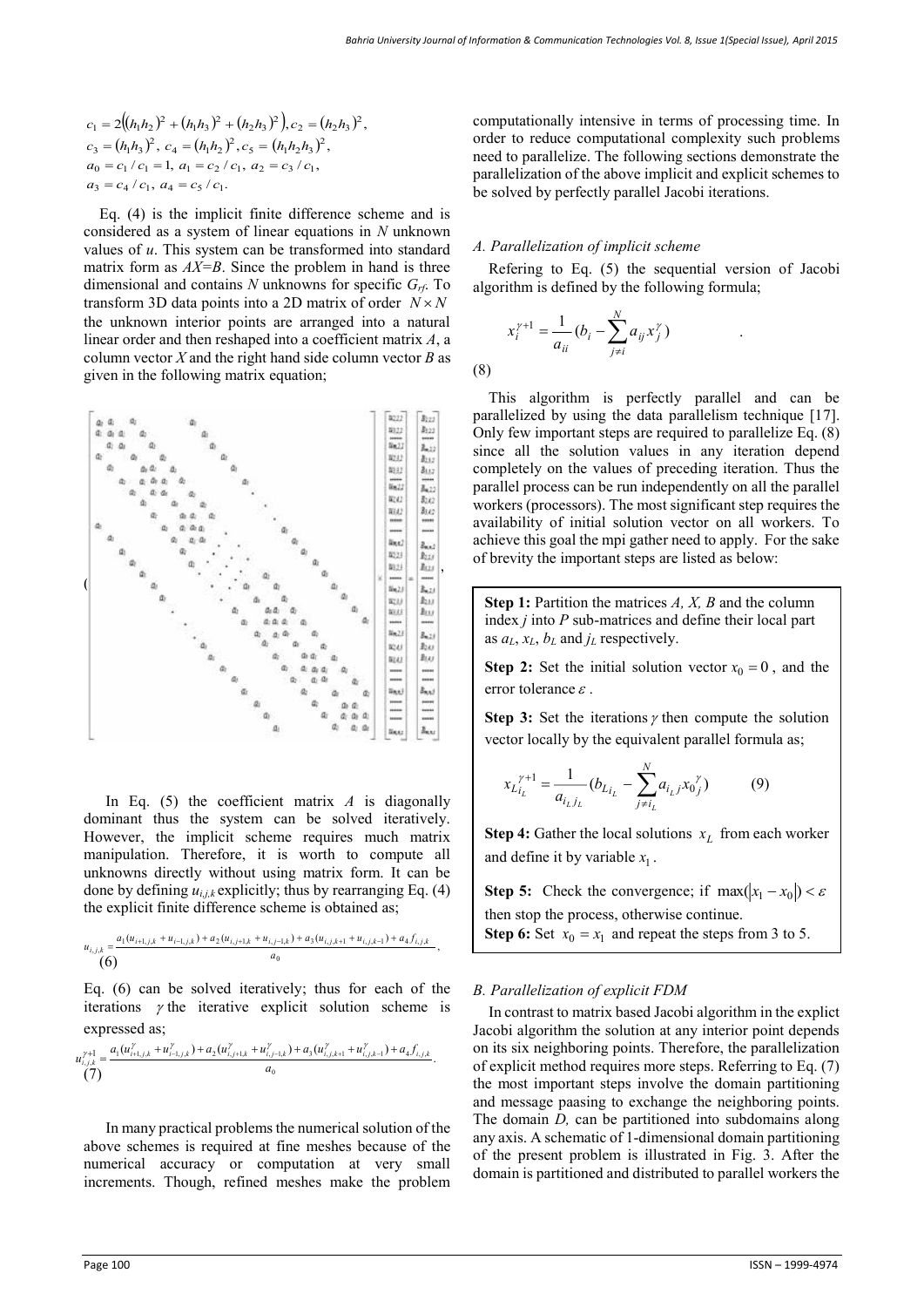neighboring data points between any two workers need to exchange in each iteration. Then the computations need to operate locally on parallel workers.



Fig. 3. A schematic of 1-dimensional domain partitioning along x-axis distributed to *P=4* workers.

The major steps required for the parallelization of explicit scheme are listed below:

**Step 1:** Partition the domain containing *u* and *f* along any axis (say x-axis*)* and define its local parts as *u<sup>L</sup>* and *f<sup>L</sup>* on parallel workers.

**Step 2:** Set the initial solution array  $u_0$  and the error tolerance  $\varepsilon$ .

**Step 3:** Start the iterations  $\gamma$ .

**Step 4:** Exchange and share the neighborhood data points of  $u_0$  then compute the solution locally by the equivalent parallel formula as;

$$
\begin{split} u_{L^{i,j,k}_{i,j,k}}=&\frac{a_{1}(u0_{L^{i}_{i_{k}+1,j,k}}+u0_{L^{i}_{i_{k}-1,j,k}})+a_{2}(u0_{L^{i}_{i_{k},j+1,k}}+u0_{L^{i}_{i_{k},j-1,k}})+a_{3}(u0_{L^{i}_{i_{k},j,k+1}}+u0_{L^{i}_{i_{k},j,k-1}})+a_{4}f_{L_{i_{k},j,k}}}{a_{0}}\\ &\qquad \qquad (9)\\ \end{split}
$$

**Step 5:** Obtain the local error  $\varepsilon_L$  = max(max(max( $|u_L - u_0_L|$ )))

**Step 6:** Find the global error  $\varepsilon_g = \max(\varepsilon_L)$  and check for convergence, if  $\varepsilon < \varepsilon_g$  then stop the process, otherwise continue. **Step 7:** Set  $u_0 = u_L$  and repeat the steps from 3 to 6.

## *C. Implementation of parallel implicit and explicit FDM*

 Both the implicit and explicit solution schemes are implemented on MATLAB parallel computing environment using local scheduler with maximum *P=8*  workers (or labs). A shared memory type parallel computing system with 2.80 GHz intel processor, 4GB RAM, 150 GB hard drive and 32-bit Windows 7 operating

system is utilized. The parallel algorithms are tested for different problem sizes depending on the grid refinement factor as given in Table I. It is noticeable from the Table I that the implicit method uses huge amount of memory to store coefficient matrix *A* than to store *u* in explicit method. As far as the problem size increases the implicit scheme appears to be impractical in terms of memory requirement. However, if the matrix *A* is stored using sparse matrix function *S(A)* then less memory is utilized as compared by defining matrix *A* in common . Yet, the explicit method remains dominant over implicit due to very small memory usage. The algorithms are run for each grid size with predefined error tolerance of  $\varepsilon = 0.0001$ . First, the sequential algorithms are tested on *P=1* and then the corresponding parallel algorithms are run at *P=2, 4, 6,* and *8* workers. The convergence iterations for both the methods are noted and are given in Table II. It can be seen that for each data size the methods converge in about same number of iterations with small difference. The computational time (sec) and the data received  $D_p$  (Mb) per worker (lab) for each grid refinement factor is noted. The parallel performance results of implicit and explicit schemes are listed in Table III and Table IV respectively.

TABLE I. PROBLEM SIZE AND THE REQUIRED MEMORY FOR IMPLICIT AND EXPLICIT SOLUTION METHOD

| <b>Problem Size</b> |         |       |        | <b>Memory Storage (Mb)</b>    |              |                          |  |
|---------------------|---------|-------|--------|-------------------------------|--------------|--------------------------|--|
| $G_r$               | $G_p$   | K     | N      | Explicit,<br>$\boldsymbol{u}$ | Implicit, A  | <i>Implicit,</i><br>S(A) |  |
| 1                   | 1331    | 602   | 729    | 0.0102                        | 4.0546       | 0.0411                   |  |
| 2                   | 9261    | 2402  | 6859   | 0.0687                        | 358.9316     | 0.4029                   |  |
| 3                   | 29791   | 5402  | 24389  | 0.2273                        | 4538.1418    | 5.0943                   |  |
| 4                   | 68921   | 9602  | 59319  | 0.5258                        | 26845.8844   | 30.1359                  |  |
| 5                   | 132651  | 15002 | 117649 | 1.0100                        | 105600.6409  | 118.5424                 |  |
| 6                   | 226981  | 21602 | 205379 | 1.7300                        | 321811.9327  | 361.2511                 |  |
| $\overline{7}$      | 357911  | 29402 | 328509 | 2.7300                        | 823350.2432  | 924.2547                 |  |
| 8                   | 531441  | 38402 | 493039 | 4.0500                        | 1854610.1038 | 2081.8991                |  |
| 9                   | 753571  | 48602 | 704969 | 5.7500                        | 3791666.3434 | 4256.3485                |  |
| 10                  | 1030301 | 30002 | 970299 | 7.8600                        | 7182923.5031 | 8063.2162                |  |

TABLE II. PROBLEM SIZE AND THE ITERATIONS FOR IMPLICIT AND EXPLICIT CONVERGED SOLUTION

|          |         | <b>Problem Size</b> | Number of Iterations, $\gamma$ |             |                            |
|----------|---------|---------------------|--------------------------------|-------------|----------------------------|
| $G_{rf}$ | $G_p$   | K                   | N                              | Explicit, u | Implicit,<br>$\mathcal{U}$ |
| 1        | 1331    | 602                 | 729                            | 226         | 230                        |
| 2        | 9261    | 2402                | 6859                           | 798         | 811                        |
| 3        | 29791   | 5402                | 24389                          | 1649        | 1661                       |
| 4        | 68921   | 9602                | 59319                          | 2746        | 2756                       |
| 5        | 132651  | 15002               | 117649                         | 4065        | 4077                       |
| 6        | 226981  | 21602               | 205379                         | 5587        | 5599                       |
| 7        | 357911  | 29402               | 328509                         | 7299        | 7312                       |
| 8        | 531441  | 38402               | 493039                         | 9188        | 9196                       |
| 9        | 753571  | 48602               | 704969                         | 11242       | 11261                      |
| 10       | 1030301 | 30002               | 970299                         | 13452       | 13464                      |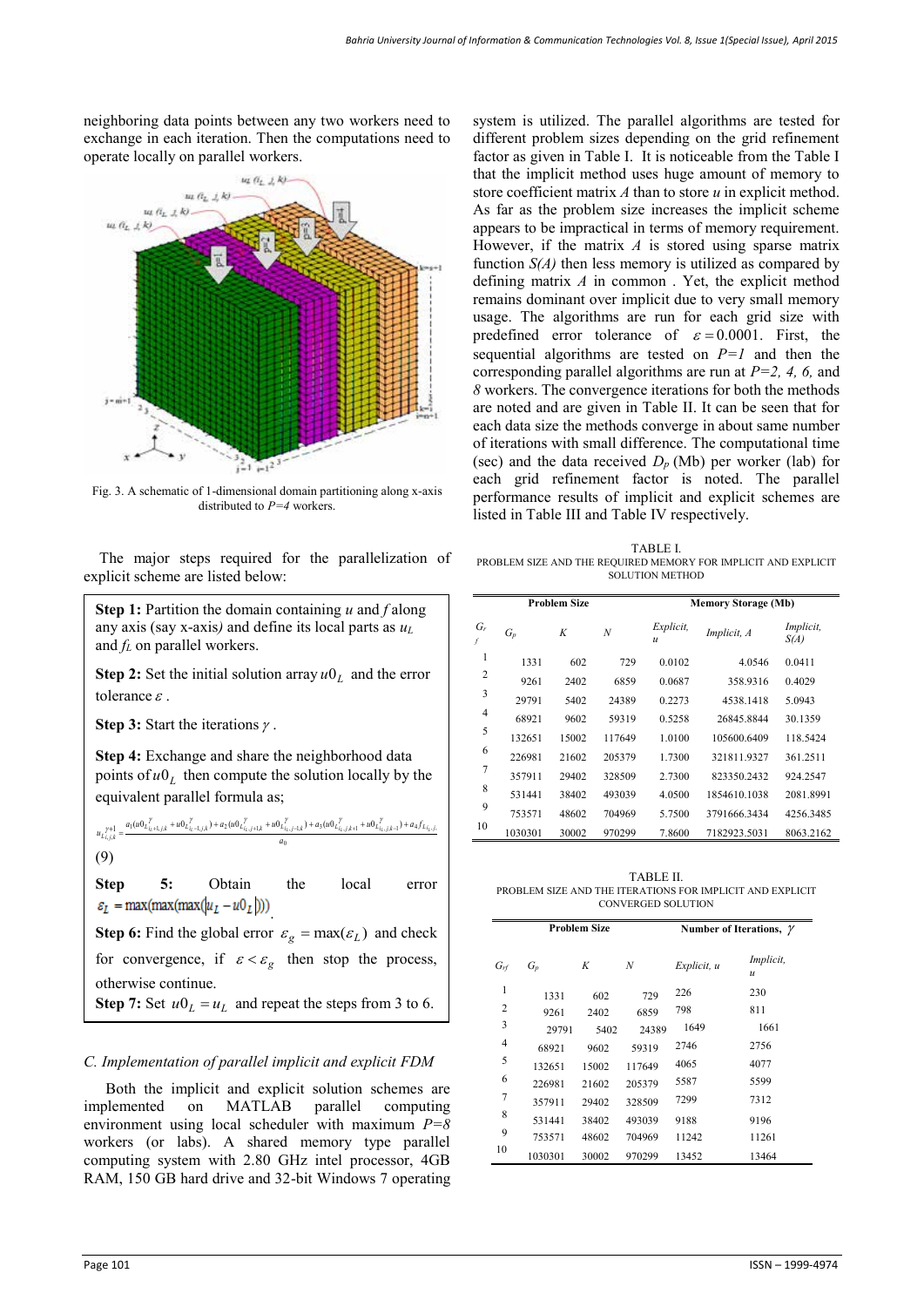TABLE III. SEQUENTIAL AND PARALLEL PERFORMANCE USING IMPLICIT SOLUTION METHOD

| $G_{rf}$       | Sequential<br>Time (sec) | <b>Parallel Computing Time (sec)</b> | $D_p$ (Mb) |          |          |          |
|----------------|--------------------------|--------------------------------------|------------|----------|----------|----------|
|                | $P=I$                    | $P=2$                                | $P=4$      | $P = 6$  | $P = 8$  |          |
| $\overline{1}$ | 25.21                    | 37.82                                | 58.24      | 133.94   | 468.79   | 1.47     |
| $\overline{2}$ | 21.94                    | 30.71                                | 38.39      | 86.38    | 280.73   | 20.82    |
| 3              | 127.03                   | 165.14                               | 180.83     | 388.78   | 1166.33  | 120.76   |
| $\overline{4}$ | 500.22                   | 600.27                               | 510.23     | 1048.01  | 2882.02  | 473.38   |
| 5              | 1694.52                  | 1863.97                              | 1491.17    | 2833.23  | 6374.77  | 1584.24  |
| 6              | 3564.49                  | 3564.49                              | 276248     | 4972.46  | 9944.91  | 3270.15  |
| 7              | 9037.63                  | 8585.75                              | 6439.31    | 11268.79 | 19720.39 | 8268.36  |
| 8              | 17091.01                 | 15381.91                             | 10767.33   | 17766.10 | 31090.68 | 15753.5  |
| 9              | 30532.71                 | 25952.81                             | 16869.32   | 26990.92 | 44535.02 | 28194.0  |
| 10             | 49824.94                 | 39859.95                             | 23915.97   | 35873.95 | 57398.33 | 45541.98 |

TABLE IV. SEQUENTIAL AND PARALLEL PERFORMANCE USING EXPLICIT SOLUTION METHOD

| $G_{rf}$       | Sequential<br>Time (sec) | <b>Parallel Computing Time (sec)</b> | $D_p$ (Mb) |         |          |         |
|----------------|--------------------------|--------------------------------------|------------|---------|----------|---------|
|                | $P=1$                    | $P=2$                                | $P = 4$    | $P=6$   | $P = 8$  |         |
| $\overline{1}$ | 0.11                     | 0.58                                 | 16.25      | 38.75   | 82.50    | 0.23    |
| 2              | 2.24                     | 3.26                                 | 53.83      | 121.32  | 207.66   | 2.75    |
| 3              | 15.93                    | 13.40                                | 116.60     | 214.47  | 333.20   | 12.23   |
| 4              | 70.47                    | 47.19                                | 220.33     | 460.00  | 690.66   | 35.44   |
| 5              | 253.98                   | 141.28                               | 459.44     | 978.32  | 1518.88  | 81.00   |
| 6              | 787.95                   | 338.55                               | 903.61     | 1710.83 | 2907.22  | 159.06  |
| 7              | 1702.00                  | 1173.64                              | 1320.91    | 2962.72 | 4141.82  | 281.31  |
| 8              | 2934.34                  | 1832.00                              | 2125.03    | 4379.05 | 6250.06  | 460.66  |
| 9              | 5015.61                  | 3583.00                              | 4381.36    | 6144.32 | 8762.72  | 711.16  |
| 10             | 9365.14                  | 5231.00                              | 7901.00    | 8418.45 | 12802.00 | 1002.00 |

## IV. RESULTS AND ANALYSIS

This section evaluates the numerical results and the performance of parallel system tested for the implicit and explicit finite difference methods. The numerical solution profiles of dependent variable *u* and its gradient are shown in Fig. 4 and Fig 5. respectively. The numerical profiles appear to be realistic and exhibit the transition of solution from high values to low values. For more refined discretization the numerical solution improves discretization the numerical solution significantly. From the results as given in Table III and Table IV it can be noted that both the computing time and data exchange per lab in implicit method is much higher than the explicit method. It is because of the complexity of assigning and storing of large number of elements of matrix *A*. However, the parallel system scales well for *P=2* and *P=4* workers as shown in Fig. 6 and Fig. 7. Speedup in computing time can be observed for higher *Grf*. Parallel explicit method appears best at *P=2* while implicit parallel method scales well at *P=4*. However, like sequential time the parallel time in explicit schemes is much better than the implicit method. Overall behavior of parallel system for both the methods shows that increasing the number of workers will not increase the performance of parallel system on the architecture used in this study. However, it is assumed that the parallel algorithms may produce better performance on other distributed memory or GPU type architectures.



Fig. 4. Numerical solution profiles of *u* with  $c_x = c_y = c_z = 10$  and



Fig. 5. Gradient profiles of *u* at each grid point with  $c_x = c_y = c_z = 10$ and  $G_{rf} = 2$ .

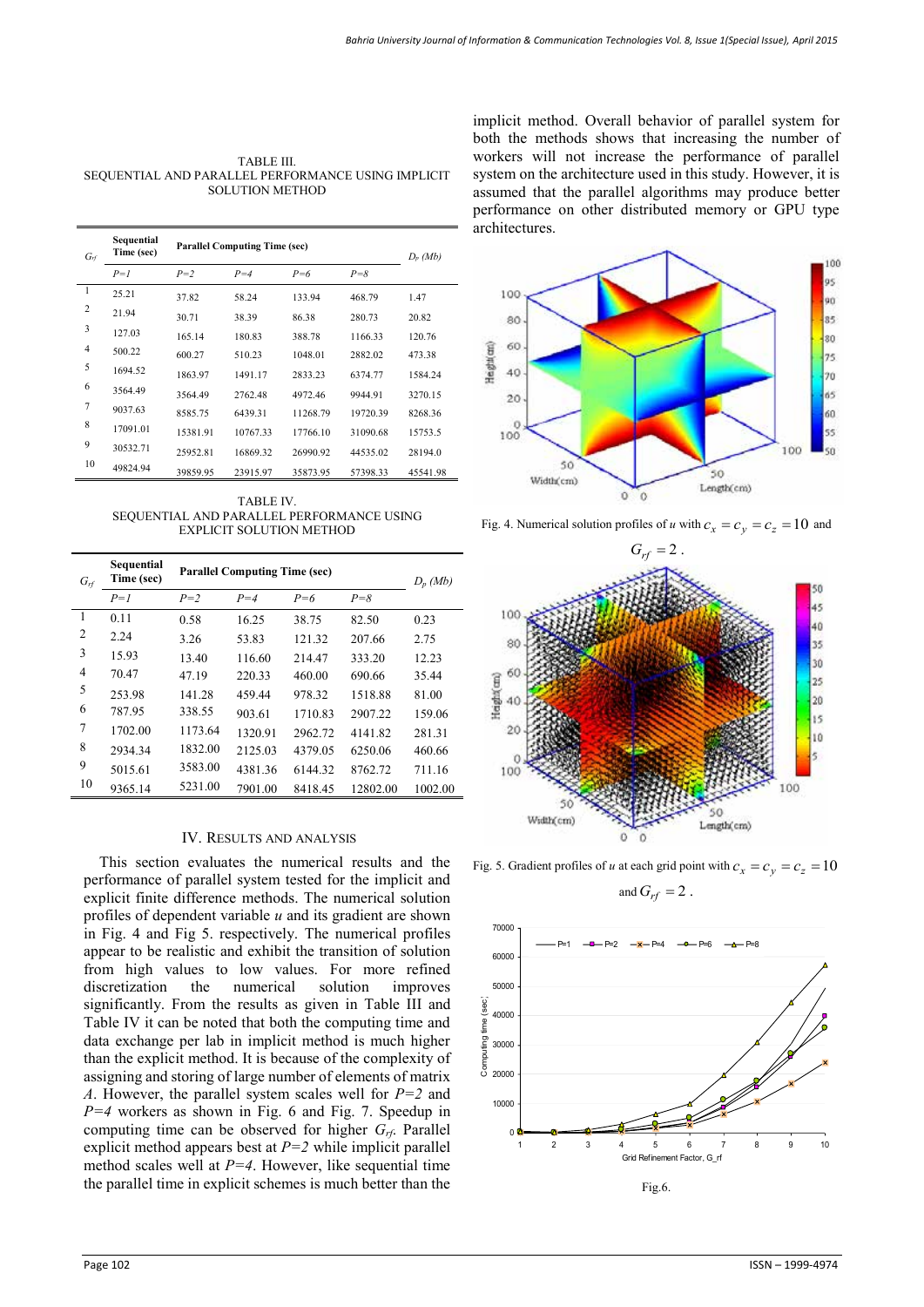Fig. 6. Sequential (at  $P=1$  worker) and parallel (at  $P=2, 4,$ 6, 8) computing time (sec) versus grid refinement factor using implicit solution method.



Fig. 7. Sequential (at P=1 worker) and parallel (at P=2, 4, 6, 8) computing time (sec) versus grid refinement factor using explicit solution method.

 In order to understand the message passing among the parallel workers the mpi profiles are obtained for both the methods. A schematic of the message passing profiles obtained for  $G_f = I$  using parallel implicit and explicit methods on *P=8* local workers are shown in Fig. 8. The amount of data exchanged among the workers is exhibited in Fig. 8 (a). Since in the implicit scheme much communication is required by mpi gather function thus the red pattern reveals the pair wise comparison of workers and maximum amount of data received per lab for this function. Other than red patterns illustrate the amount of data used during local distribution of matrix *A, B* and *X* to all workers. Similarly, in explicit scheme the each neighboring worker sends and receives a constant amount of data from its left and/or right worker simultaneously as shown in Fig. 8 (d). The non-blocking mpi send and receive functions are employed for this task. It is revealed that the amount of data exchanged in implicit scheme is higher than the explicit scheme. It is because of the reason that in every iteration *N*  data points are gathered in implicit scheme while *(m+1)*   $(s+1)$  data points are sent or received by neighboring workers in explicit scheme where  $N > (m+1)$   $(s+1)$ . Moreover, the maximum communication time (sec) consumed by both the methods during data exchange process is illustrated by Fig. 8 (b and e). The maximum communication time in implicit method is about six times greater than explicit method. The pair wise communication patterns in explicit method are almost symmetric while the implicit method shows non-symmetric communication patterns. Finally, the maximum waiting time (sec) used during the message passing is also exhibited through Fig. 8 (c and f). Just like the maximum communication time the maximum waiting time in implicit method is higher than explicit method. Thus from the comparison of performance indicators it appears that for the parallel numerical solution of the problems similar to that is used in this study the



explicit FDM provides better performance as compared to

Fig.8.

Fig. 8. The message passing profiles obtained for  $G_{\text{rf}}=1$ using parallel implicit and explicit schemes on P=8 local workers.: (a and d) the maximum data received per lab, (b and e) maximum communication time (sec) per lab, (c and f) maximum waiting time (sec) per lab

#### V. CONCLUSION

The parallel numerical solution of a typical 3D linear PDE was implemented by using the implicit and explicit finite difference solution methods. It was investigated that the implicit solution method uses significantly huge amount of memory than that of used by explicit solution method. Also the more data is required to pass among the parallel workers using implicit method. Consequently, the parallel performance of explicit method is much better than implicit method. The parallel system scales well up to P=4 workers on shared memory architecture. It is expected that the parallel performance may improve on distributed memory or GPU type architectures. The paper concludes that the explicit finite solution schemes are more efficient when implemented on parallel systems.